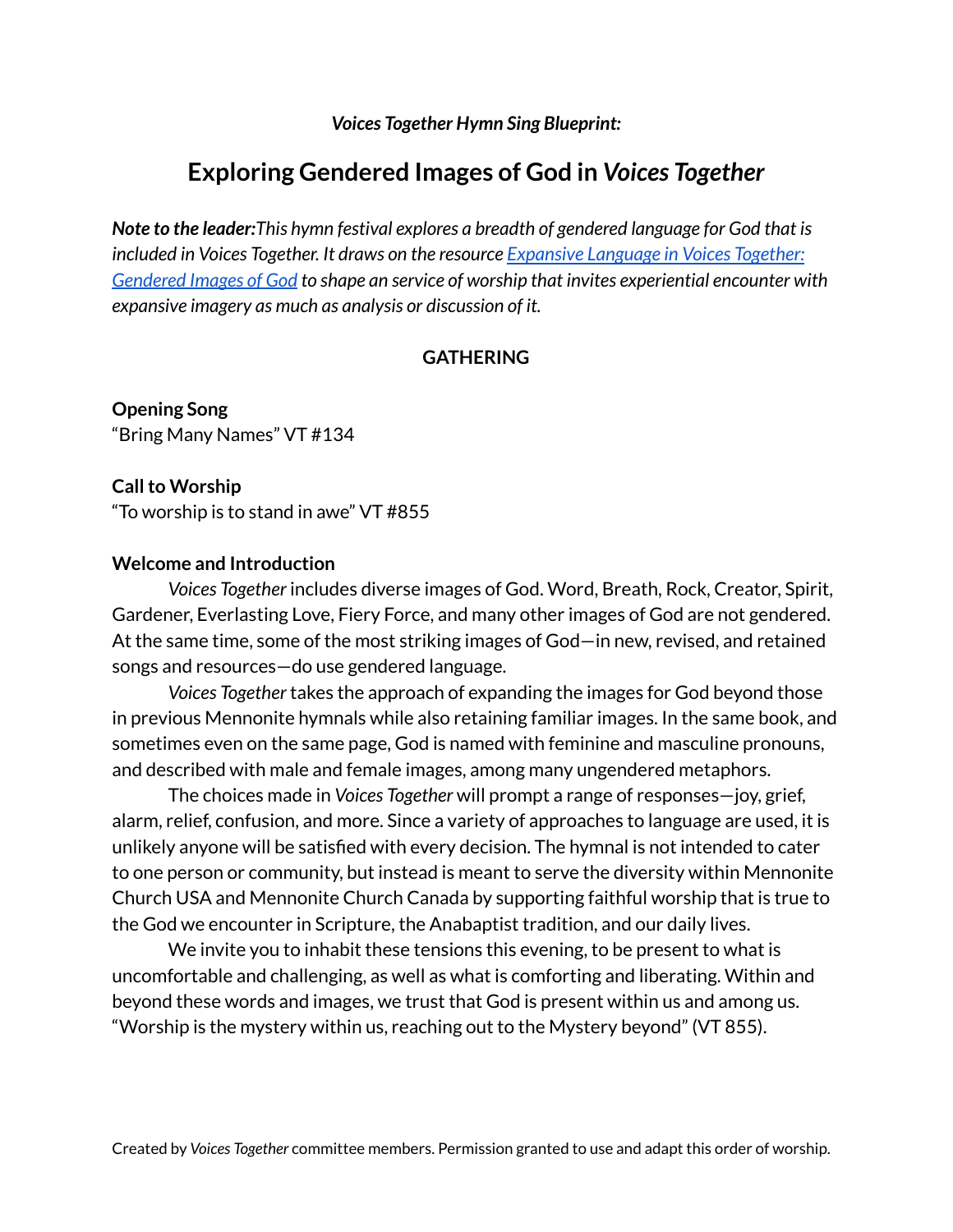#### **PRAISING**

#### **Song**

"Praise, My Soul, the King of Heaven!" VT #75

#### **Commentary: Why Expansive Language?**

There are three main reasons why *Voices Together* takes an expansive approach to imagery for God: who God is, who we are, and who God calls us to become.

*Read orsummarize page 2 of [Expansive](http://voicestogetherhymnal.org/wp-content/uploads/2020/10/Expansive-Language-in-VT-2.pdf) Language in Voices Together: Gendered Images of [God](http://voicestogetherhymnal.org/wp-content/uploads/2020/10/Expansive-Language-in-VT-2.pdf)*

For these three reasons, *Voices Together* takes an expansive, case-by-case expansive approach to shaping language for worship. For example, a largely unchanged text like "Praise, My Soul, the King of Heaven" retains the images of "Father" and "King" as well as he/him pronouns for God. This is placed alongside a text with a small revision that has a big impact, a shift from he/him to she/her pronouns for God in "O Worship Our God, All Glorious Above." This diversity of imagery is present not only in the selection and revision of traditional texts, but also in Contemporary Worship Music, global song, and other musical idioms introduced in *Voices Together*.

#### **Songs**

"O Worship Our God, All Glorious Above" VT #74 "How Great Is Our God" VT #116

*If you are feeling creative, these songs could be combined in a medley.*

#### **PROCLAIMING GOD'S WORD**

#### **Scripture Reading**

Proverbs 8:1-30 (excerpts) VT #184

#### **Song**

"Come and Seek the Ways of Wisdom" VT #196

#### **Commentary: Diverse Images of God in Scripture**

Decisions about the language we use in worship ought not be driven by the personal preferences of leaders, a desire to be politically correct, or the loudest or majority voices in a community. Instead, we can make choices anchored in core theological convictions, thoughtful reflection, and ongoing learning about who God is, who we are as individuals and communities, and who we are called to become in the decades ahead.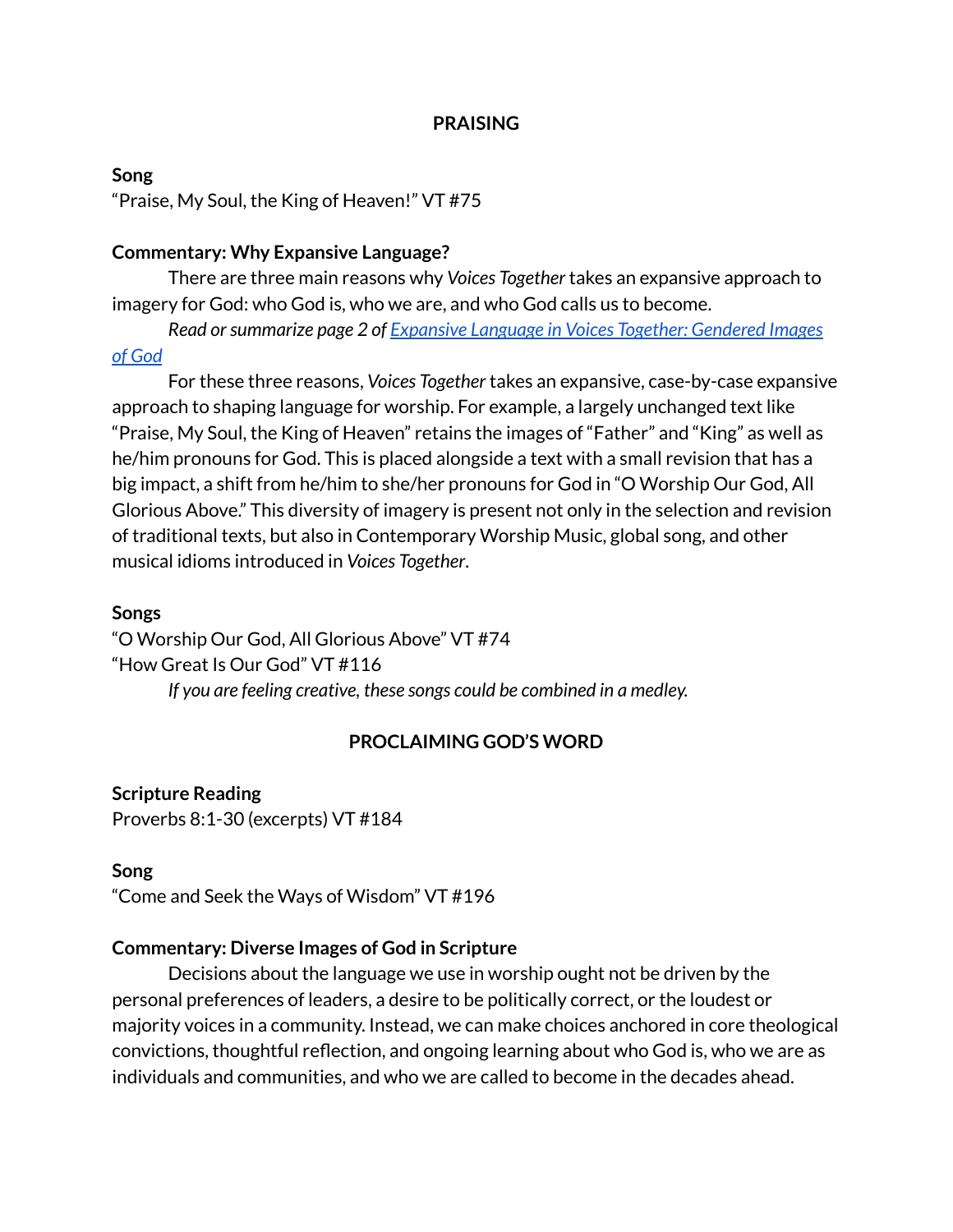Specifically, an expansive approach to images of God is anchored in the Bible. The Voices Together: Worship Leader Edition includes a resource that lists scriptural names for God to help leaders address God in prayer in ways that are anchored in Scripture yet expand our language and images for God. This list is not intended to be comprehensive, but is rather a place to begin.

*List a few examplesthat will resonate in your community.*

All language is metaphorical. Words indicate objects and concepts; words are not the objects and concepts themselves. Metaphors work by indicating both similarity and difference. The language and metaphors we use for God, including those from the Bible, always point both to who God is and to who God is not. God is both like and not like a king, a rock, or a mother.

Language is always connected to culture. What words mean in one language and culture is often difficult to translate into another. For example, the meanings of "king" and "mother" in biblical settings are both similar to and different from the meanings of these words in modern democracies and family structures. In addition, languages use gender in different ways. In certain languages, including biblical Greek and Hebrew, all nouns have genders. In present-day English, gender is used only for persons and other living creatures. In some other languages, it is not necessary to use gendered language for persons. *Voices Together* navigates these issues in the context of the English language in twenty-first-century North American culture.

Many of the images of God in Scripture are not gendered. Although these images have often been paired with male pronouns for God in the history of the Christian tradition, this is not required. One text commissioned for *Voices Together* integrates a beautiful array of Biblical images of God while employing she/her pronouns. These non-maternal images were specifically selected to expand on the mothering imagery often associated with using feminine images of God.

#### **Song**

"We Long to Know Her" VT #44

#### **Scripture Introduction**

The Bible includes images of God as a woman, although these images have often been overlooked in the history of the Christian tradition. In the Gospel of Luke, chapter 15, Jesus tells a series of three parables: the parable of the lost sheep, the parable of the lost coin, and the parable of the prodigal son. While there are many songs that develop the images of God as shepherd and loving father, the image of God as a woman searching for a lost coin is far less common in church music, leading to creation of a song based on this Biblical text for *Voices Together*.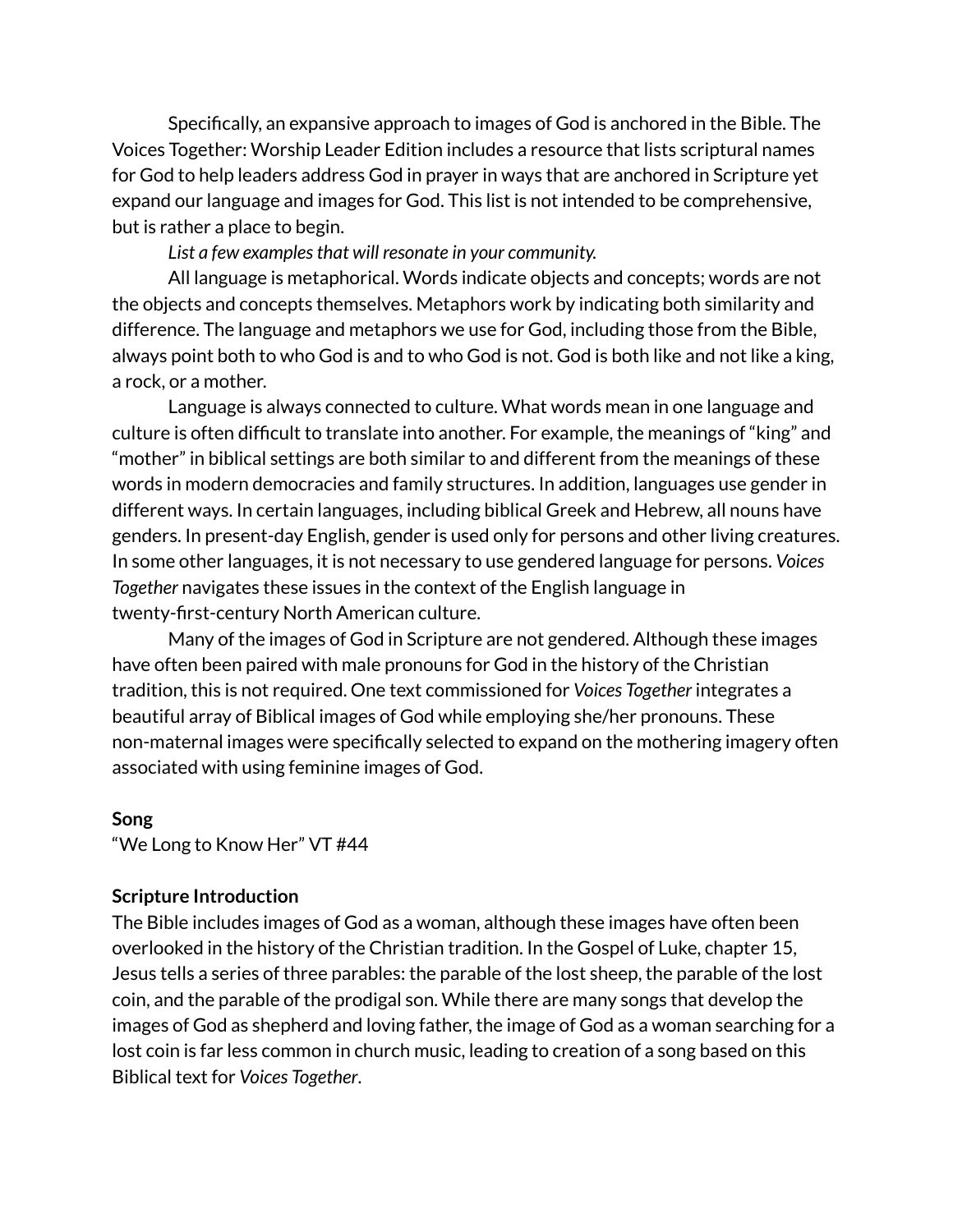## **Scripture Reading**

## Luke 15:8-10

[Jesus told them this parable]: What woman having ten silver coins, if she loses one of them, does not light a lamp, sweep the house, and search carefully until she finds it? When she has found it, she calls together her friends and neighbors, saying, 'Rejoice with me, for I have found the coin that I had lost.' Just so, I tell you, there is joy in the presence of the angels of God over one sinner who repents."

**Song**

"God Lights A Lamp" VT #299

## **Song Introduction**

Introducing expansive images of God, such as the image of God as a woman searching for a lost coin from Luke 15:8-10, does not mean losing familiar images of God, such as God as a loving Father from Luke 15:11-32. These images can coexist.

## **Song**

"Children of the Heavenly Father" VT #517

## **RESPONDING IN PRAYER**

## **Commentary: Personal Reflection**

Our personal experiences shape how we experience different images of God. Take a moment to reflect on the following questions.

- 1) What is an image of God that has sustained you, especially in difficult times? For whom might this image be challenging?
	- *Silence.*
- 2) What is an image of God that is challenging for you personally, and why? For whom might this image be life-giving?

*Silence.*

3) What new image of God has delighted you? What is an image of God that has surprised you and opened new possibilities?

*Silence.*

As you reflect on these questions, consider how you can learn from those in your community who may be marginalized because of their gender.

God gathers us in prayer as together we shelter under God's wings and "recount all our frail human hopes, the dreams of young, and stories of old." As we pray for ourselves, those